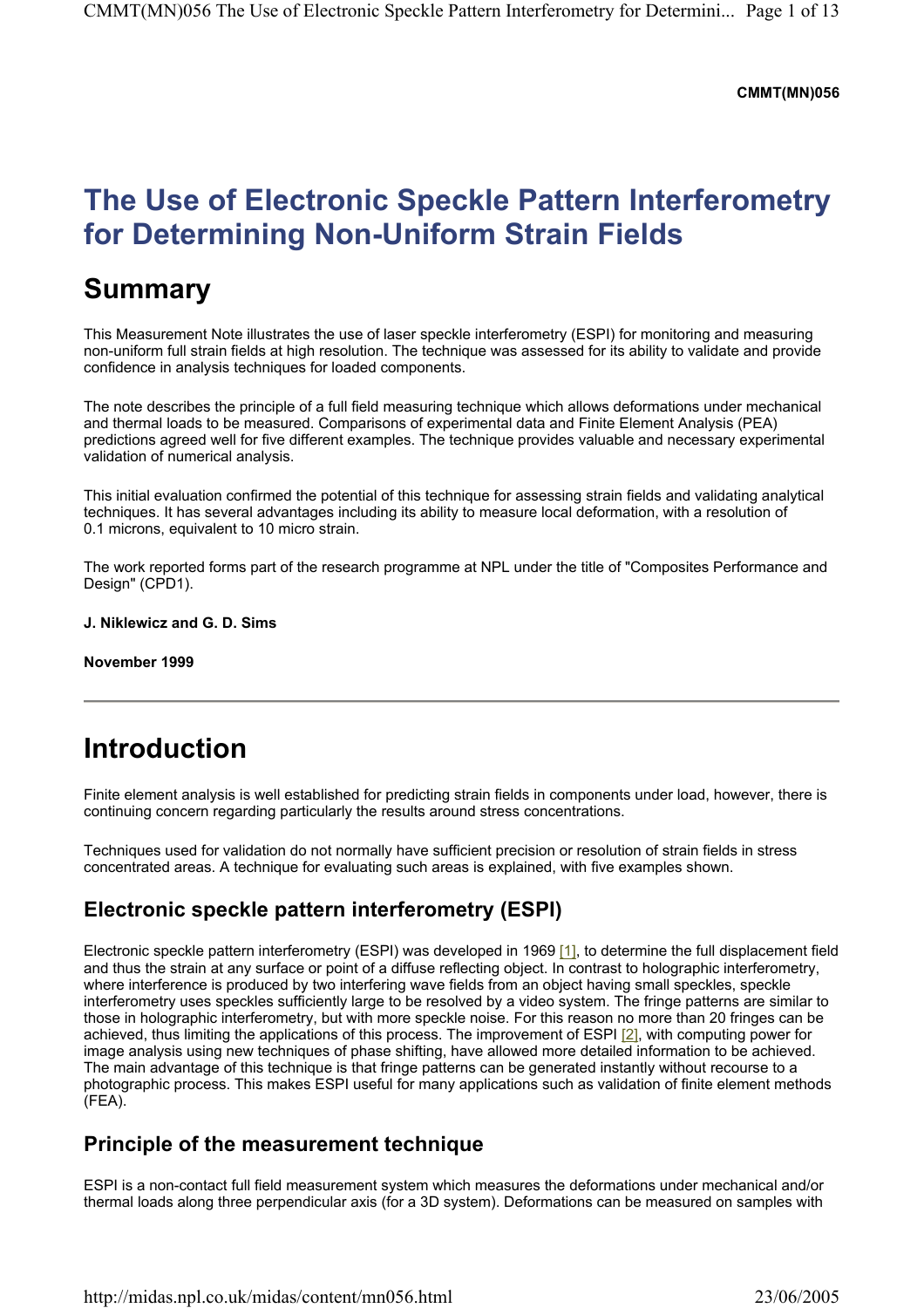relatively large dimensions and aspect ratios, such as test specimens or even components. The current set-up at NPL can measure areas of between 25 mm<sup>2</sup> to 600 mm<sup>2</sup>. Samples require little or no preparation.

A speckle effect is produced by the interference between the reflected rays when a surface is illuminated with a laser beam. The image of the object is recorded by a video camera. The light waves reflected from the objects surface interfere and produce a variable pattern known as speckle.

The pattern is defined by the microscopically rough topography of the sample surface. Any deformation of the surface results in a change of the speckle pattern. This speckle pattern and deformed object state is stored by the image processor.

When the sample deforms the speckle pattern changes. Correlation fringes are created by comparing the speckle pattern for the object in a reference state and then in a deformed state (Figure 1). These fringes represent the deformation of the object's surface in the applied direction. Evaluation software then analyses and counts the correlation fringes and transforms them into a quantitative set of deformation and strain data.



Speckle pattern of undeformed surface



Speckle pattern of deformed surface



Difference of the two speckle patterns

**Figure 1: Principle of speckle measuring technique [3]**

## **Dual Illumination Method**

The dual illumination method produces a speckle pattern by simultaneous illumination of the sample with two laser waves symmetrically about the observation direction (Figure 2).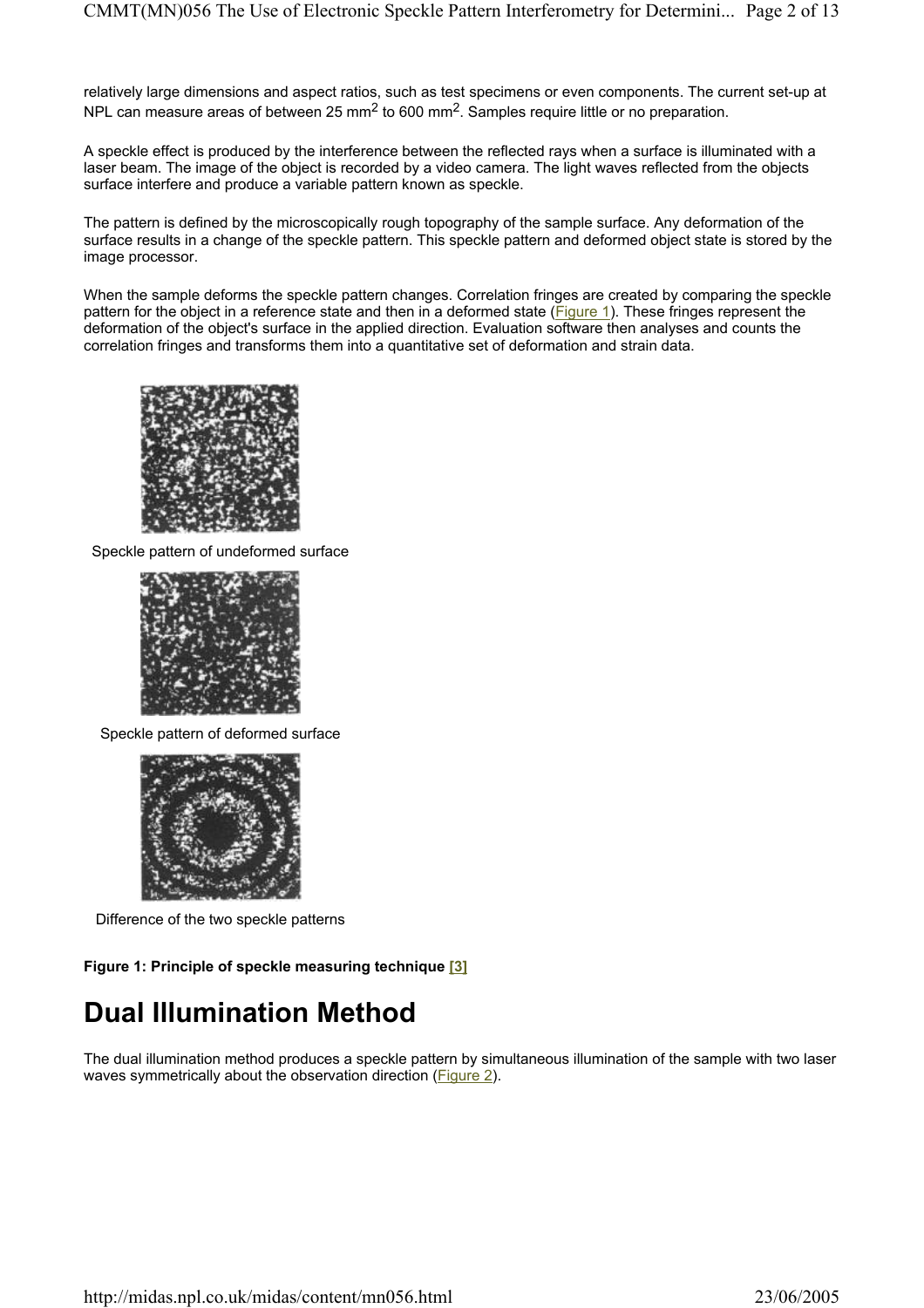

### **Figure 2: Dual illumination method**

The resulting speckle pattern represents the phase difference  $_{\Phi}$  between the two light paths from the laser via the object surface to the camera. This speckle pattern is stored as a reference.

Movement of the object produces a change in the two light paths relative to one another and creates a new phase relation  $\phi + \Delta$ . This creates a new speckle pattern.

The difference ∆ between both patterns is represented by correlation fringes. By counting the number of fringes at every object point the deformation of the objects surface is obtained. The measuring direction is orthogonal to the viewing direction and is produced in plane to the two illumination directions.

The measuring sensitivity can be calculated from:

$$
d = \frac{N\lambda}{2\sin\left(\frac{\alpha}{2}\right)}
$$

where:

- d is the deformation component of the object point in the measuring direction
- N is the fringe order at the measuring point
- $\lambda$  is the wavelength of the laser light (i.e. 780 nm)
- $\alpha$  is the angle between the two illumination directions

# **Phase Shifting Technique**

Phase shifting is used to evaluate the correlation fringes quantitatively. In the phase shifting method, the phase of one beam is shifted relative to that of the other. Up to four interference patterns are then recorded at appropriate different phase shift values to calculate the phase differences [4]. The phase change, calculated for every point in the recorded intensity pattern, yield a resulting phase fringe pattern. Under a reference load, a first phase fringe pattern is recorded, when the load is changed a second phase fringe pattern is recorded and electronically subtracted from the reference pattern, to produce a resulting phase fringe pattern. This procedure is repeated at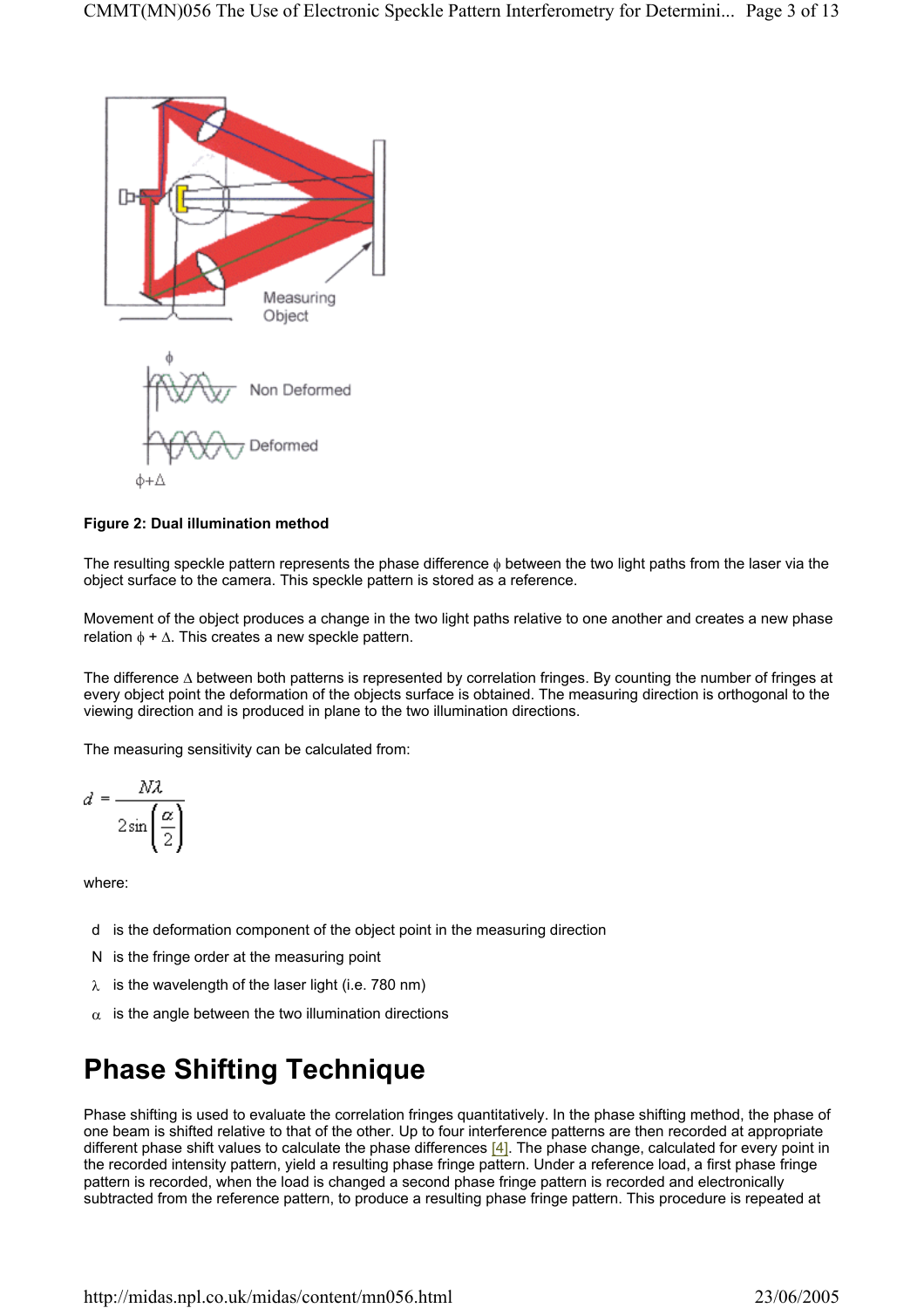gradually increasing load levels. The recorded phase fringe patterns can then be added by phase summation [5] to achieve a phase fringe pattern which represents the full load range.

By differentiating the phase fringe pattern within a known area, the full field strain measurement can be evaluated.



**Figure 3: Phase fringe pattern of an open hole specimen** 

## **a) Comparison of Strain Data between FEA and Speckle Interferometry.**

A 36 mm E-glass-fibre/epoxy cross-ply [Oo/90ohs laminate with a centrally drilled 6 mm hole was loaded up to 16 kN. The strain distribution was determined using speckle interferometry. Figure 4 shows the output strain map for the sample. The results of analysing the strain map for the longitudinal strains perpendicular to the hole compared favourably with FEA analysis as shown in Figure 5.



**Figure 4: Strain map of specimen**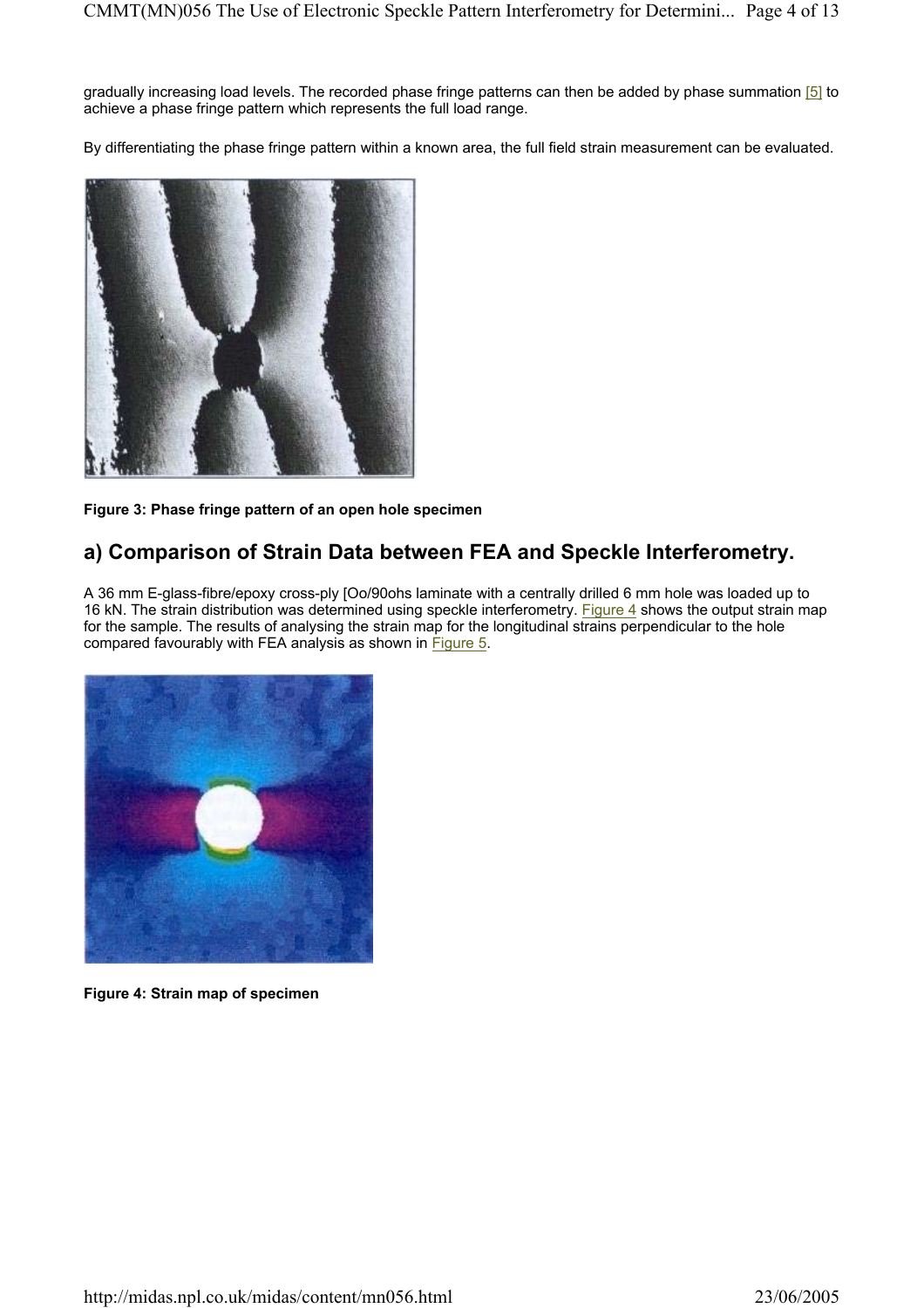

**Figure 5: Comparison of strain data** 

### **b) Evaluation of stress concentrations of Titanium notched Alumna tensile specimens**

Speckle interferometry was carried out in conjunction with Imperial College/GEC Alsthom to validate FEA modelling on a TiAI tensile specimen as shown in Figure 6.

Figure 7 shows that the strain map results compare favourably with FEA as shown in graphical form in Figure 8.



**Figure 6: TiAl Specimen**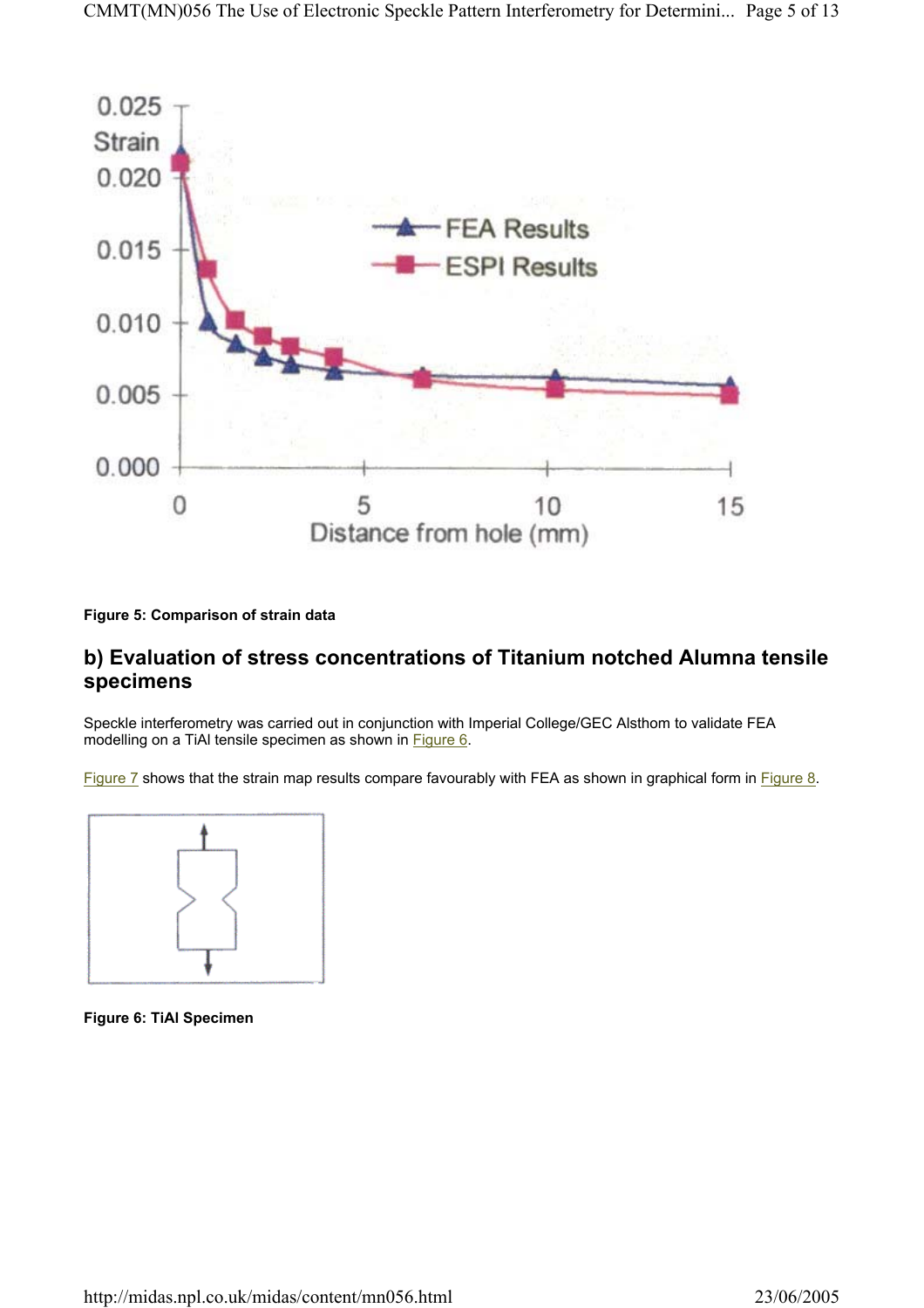

**Figure 7: Strain map of TiAI Specimen 14 14 kN** 



**Figure 8: Comparison of FEA to strain map** 

### **c) Evaluation of shear modulus of a glass-fibre epoxy matrix insulator**

Speckle interferometry was used to determine out the shear modulus of an E-glass-fibre/epoxy composite which was resin transfer moulded between two copper coils. Sections of the coils were machined into test pieces as shown in **Figure 9**.

To measure the shear strain in the specimen, a 20 head was used which measures displacement and strain in the x and y directions. This was rotated at 45° in the x/y plane so that the total shear strain could be calculated. This was calculated by combining the measured strains from both directions using:

$$
\gamma_{+}=\left|\epsilon_{+45}\right|+\left|\epsilon_{-45}\right|
$$

Where

- $\gamma_i$  is the total shear strain
- $\epsilon_{+45}$  is the normal strain in the x direction
- $ε<sub>-45</sub>$  is the normal strain in the y direction

Figure 10 shows a 3D plot of the normal strain distribution of the specimen at 4.8 kN in the x direction.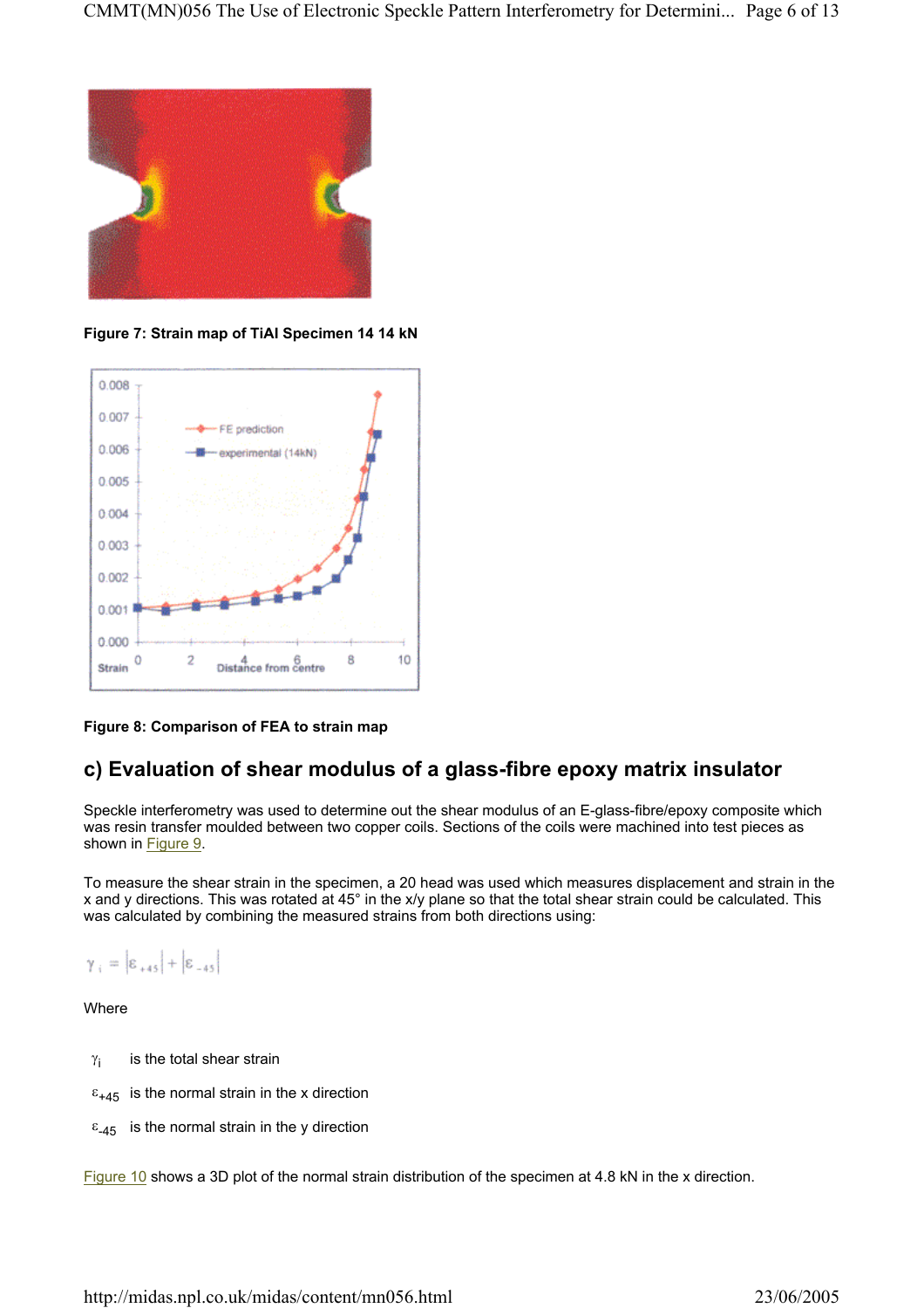Plotting the average shear strain versus the average shear stress (Figure 11) gives an approximation of the through-thickness shear modulus.

The value measured, 5.1 GPa, compares favourably with coupon test specimens of similar lay-up and composition.



**Figure 9: Diagram of composite specimen** 



**Figure 10: 3D strain contour of copper composite specimen**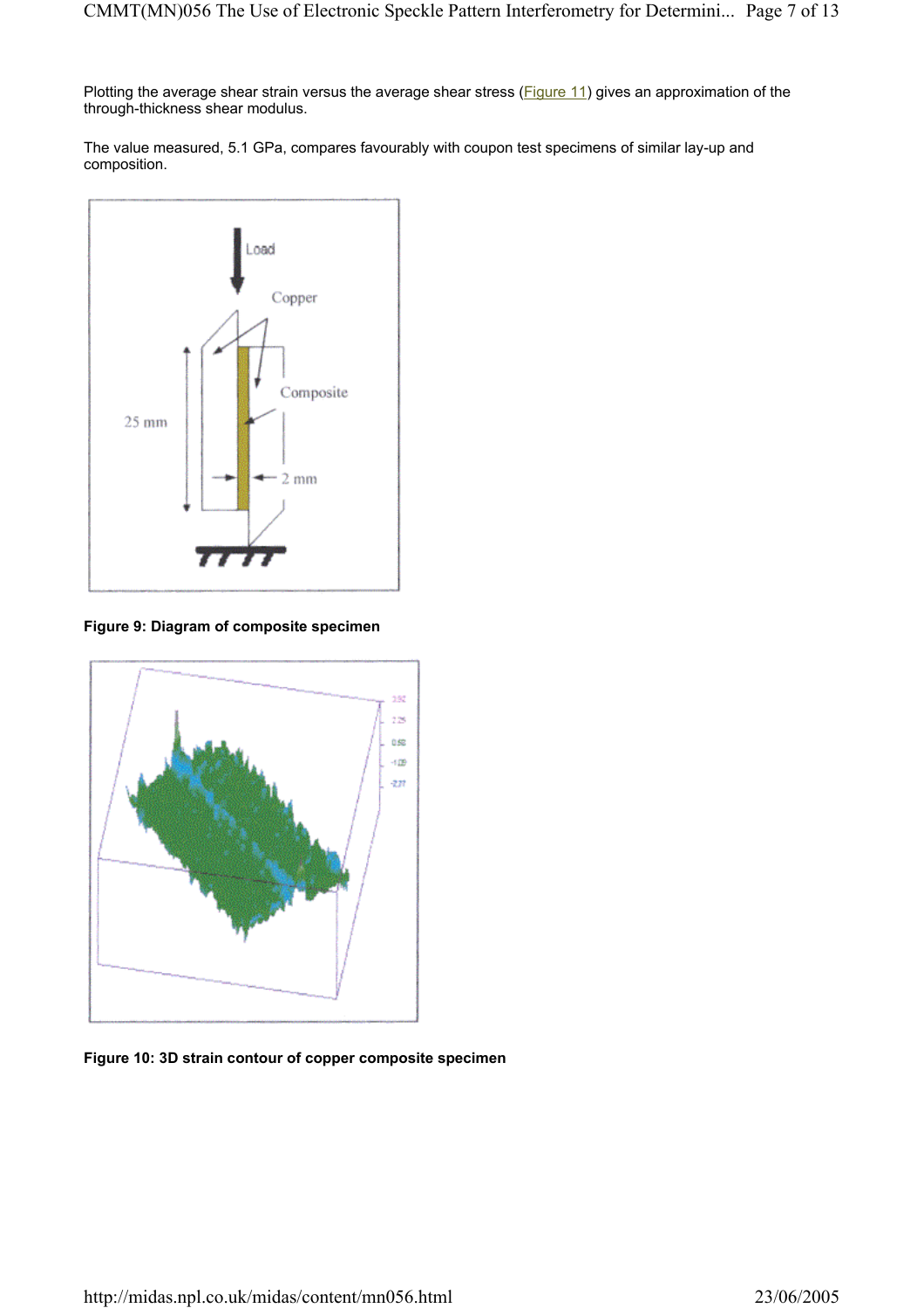

#### **Figure 11: Shear stress/strain curve of copper/composite specimen**

### **d) Double-lap shear joint with large adhesive fillet**

A quantitative and qualitative study was carried out on a unidirectional carbon-fibre epoxy double-lap joint specimen with large fillet region as shown in Figure 12.

ESPI was used to validate FEA aimed at reducing the stress concentration at the end of the laps and therefore increasing the strength of the joint.

Initial FEA runs predicted the stress concentration in the adhesive in the wrong areas as shown in Figure 12. Testing with ESPI showed (Figure 13) that the build up of the stress concentrations were at the top edge of the adhesive close to the tip of the reverse taper.

Once modifications were made to the FEA model, it agreed closely to the ESPI test. With the FEA model validated for this simple case, more complicated models were created, in the knowledge that these models could predict the failure load and mode with confidence.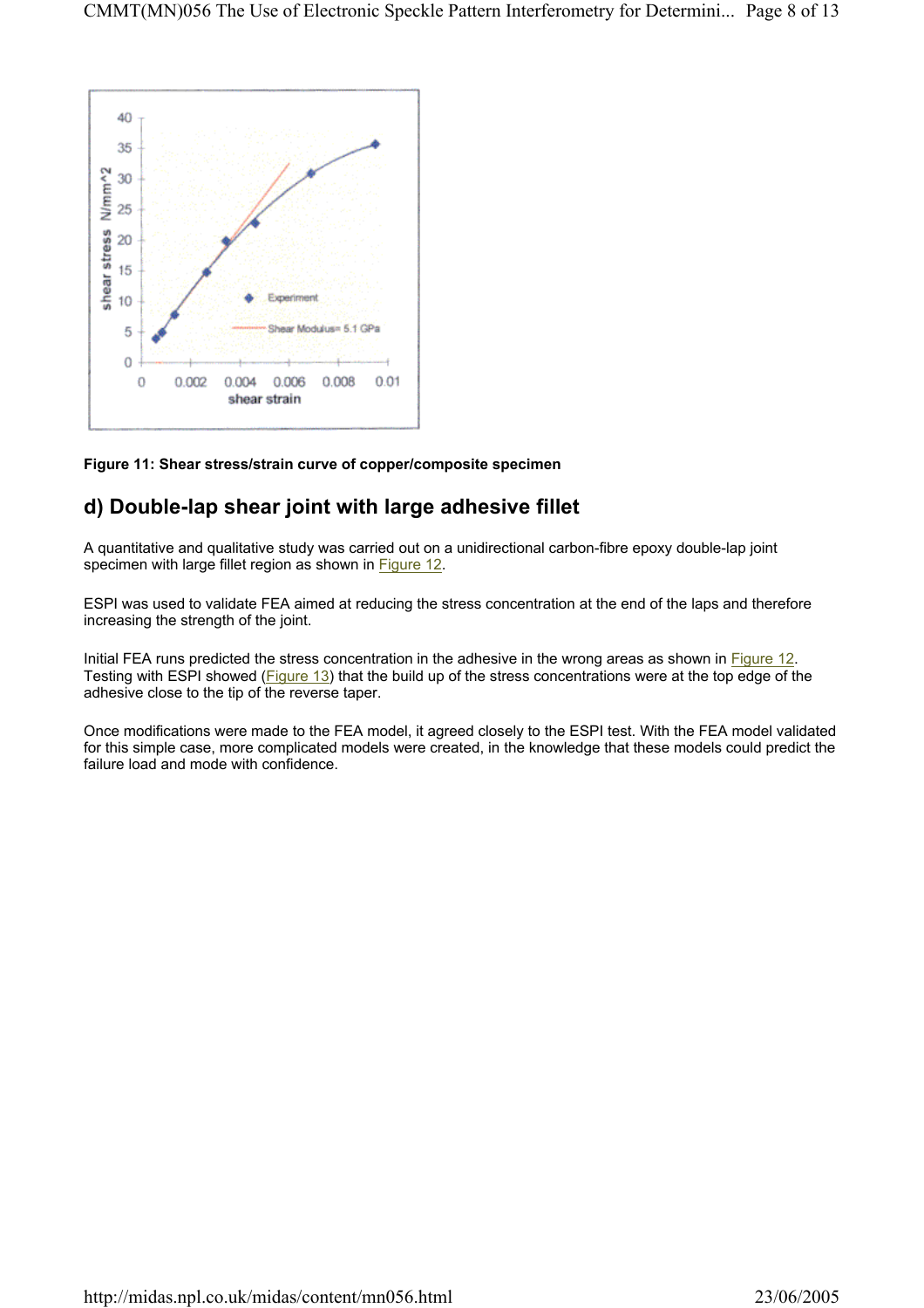

**Figure 12: Diagram of double lap joint**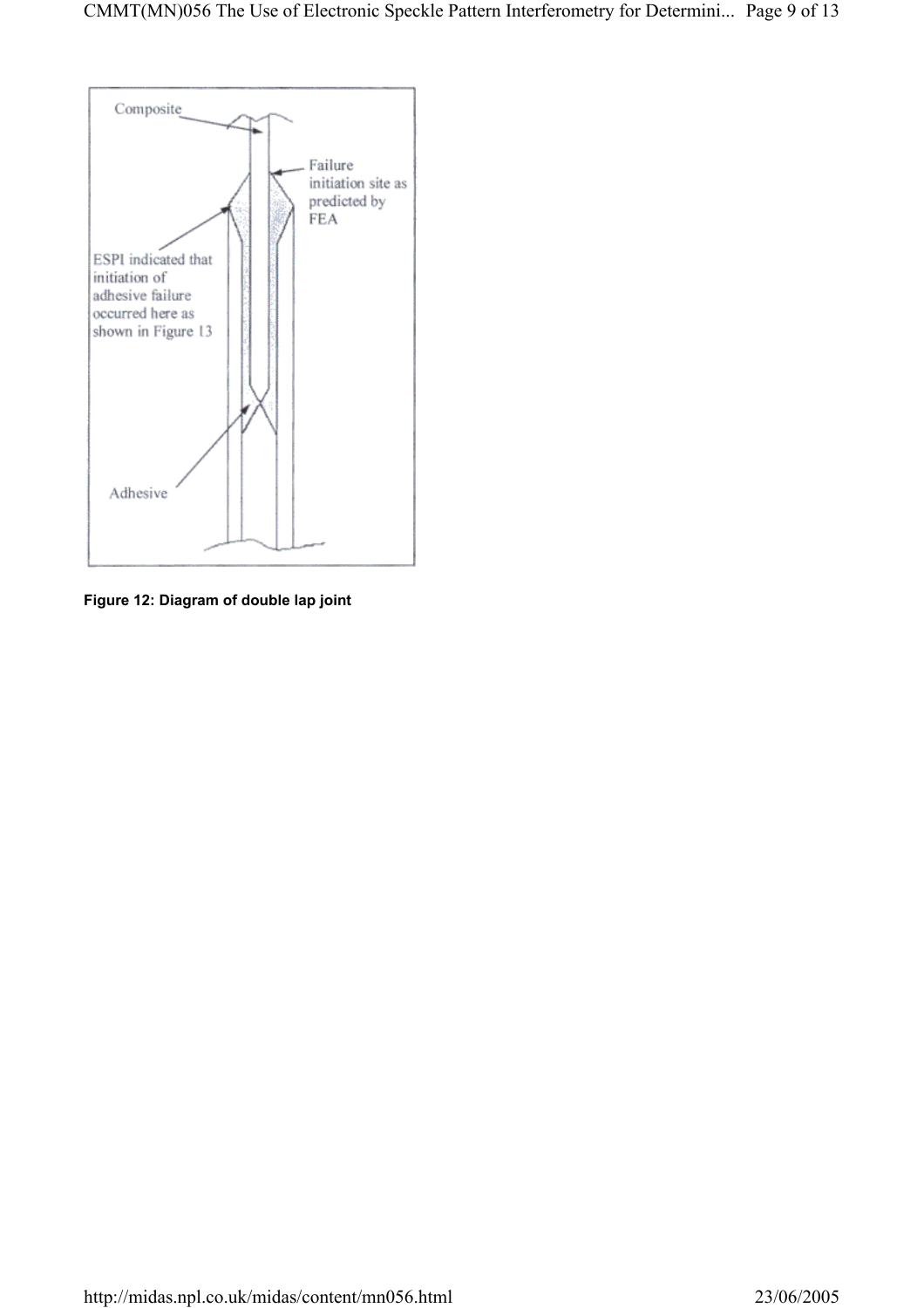



### **e) Development of new method in predicting adhesive properties**

It is notoriously difficult to evaluate material properties of adhesives, particularly for film adhesives. Most current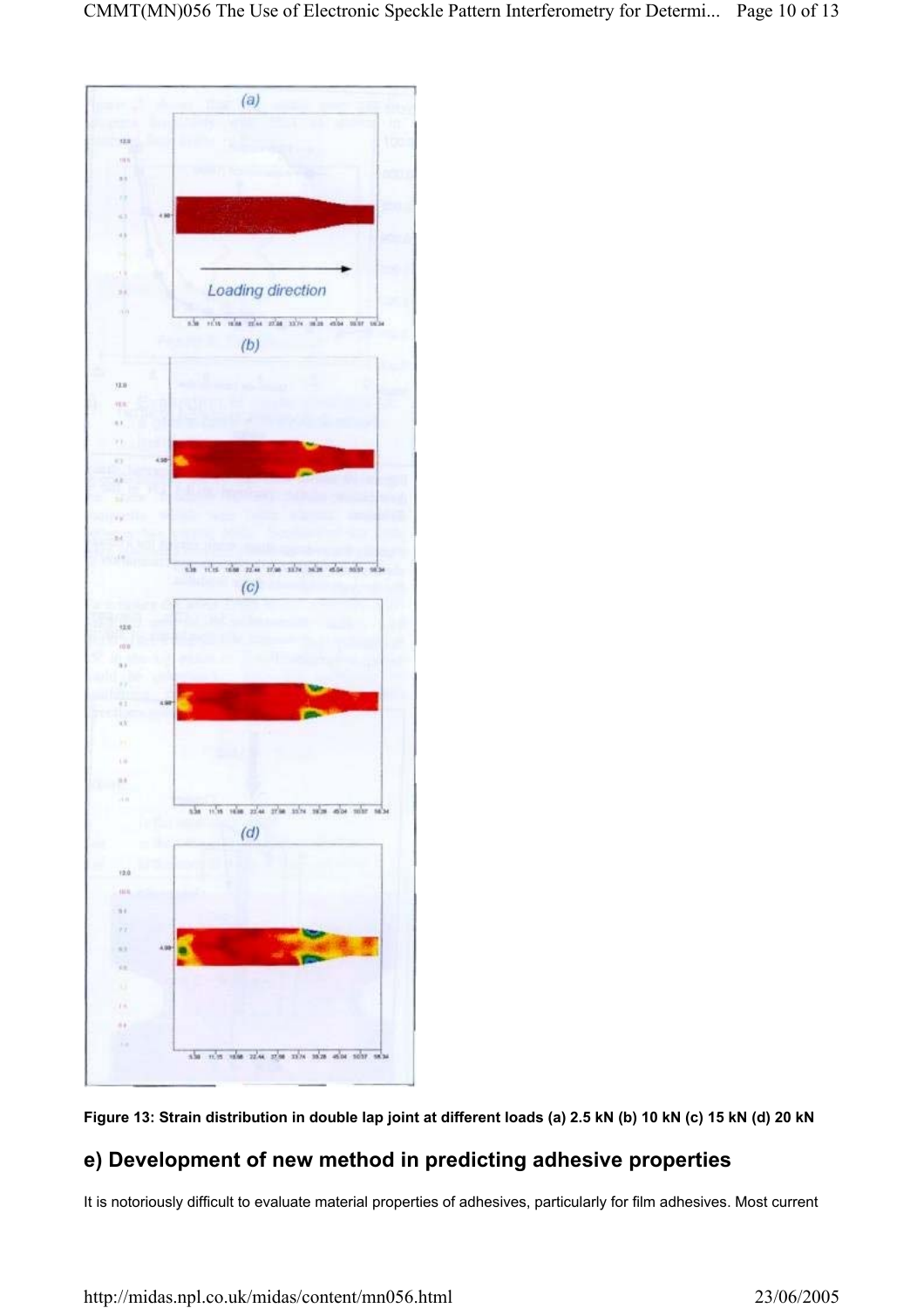methods involve stacking individual film plies which have been cut into a dumbbell shape, placed into a mould and then cured. The method is time consuming and can produce specimens which contain a large amount of voids.

A method developed at **NPL** can predict the shear modulus and therefore the Young's modulus (as the material is isotropic) without having to use dumbbell specimens.

The procedure uses a small thick adherend shear test specimen (TAST) as shown in Figure 14. The specimen is loaded in compression using a similar fixture to that specified in  $\overrightarrow{ASTM}$  D 384 [6]. The specimen is supported along its entire length to minimise out-of-plane deformation [7].



### **Figure 14: TAST specimen [6]**

Rather than trying to measure the strain distribution in the bond the displacement of the adherends is measured between two points as shown in Figure 15. Once these points are known, the total strain in the adhesive can be calculated from:

#### tan θ = d/l

Where tan θ is taken as the total strain, *d* is the measured thickness of the adhesive and *l* is the displacement between the two points.



#### **Figure 15: Measurement technique of double notch specimen**

The lap shear strength is given by:

τ = P/bL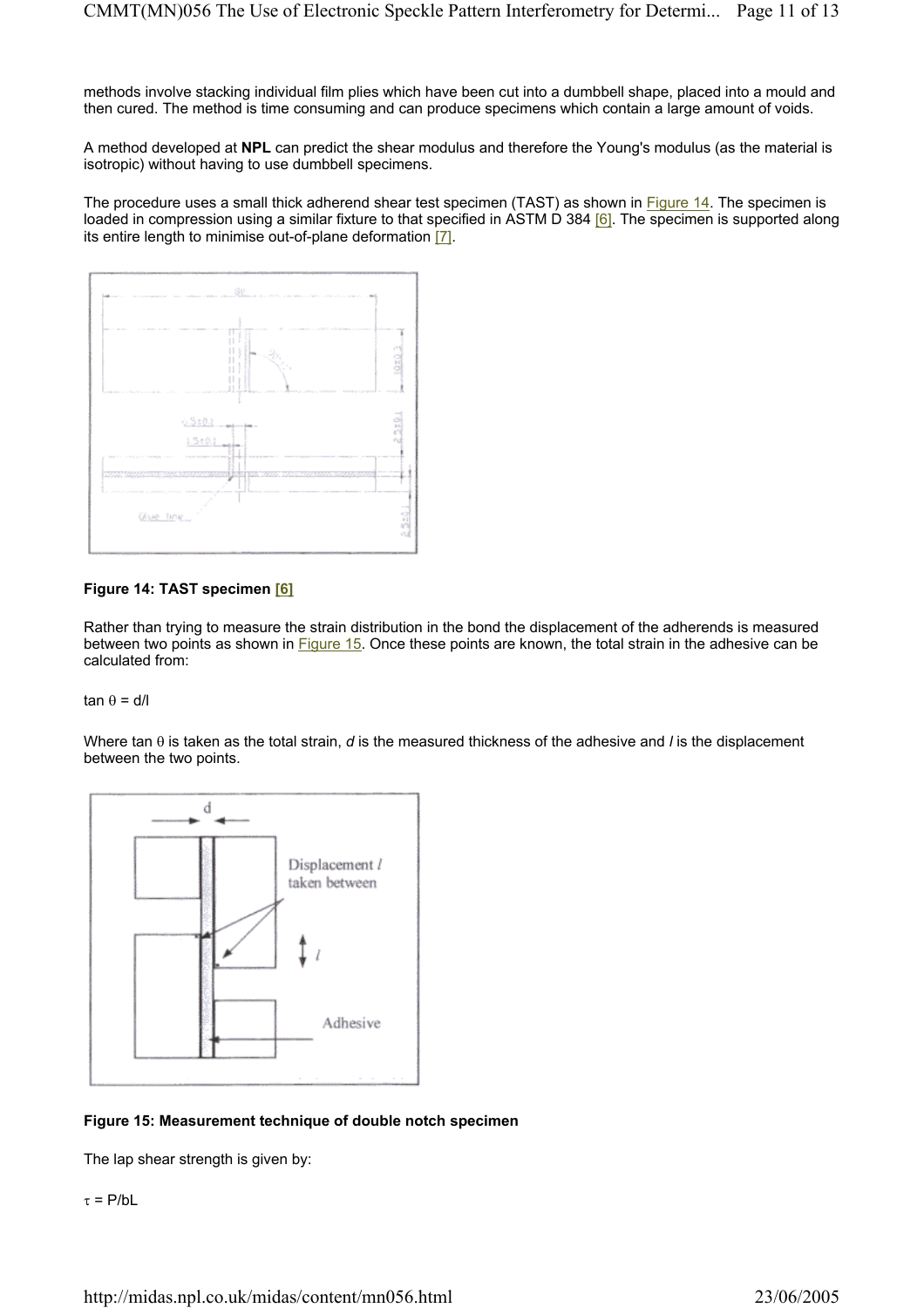Where *p* is the load, *b* is the joint width and *L* is the joint overlap length.

Shear modulus is obtained using:

G = τ / γ

where:

γ = tan θ

Initial work was carried out using FEA to evaluate the method. This was followed by validation using ESPI. Figure 16 shows a displacement plot for a unidirectional carbon-fibre epoxy TAST specimen bonded with Araldite  $2007^{\circledR}$  epoxy adhesive.



**Figure 16: Displacement contour of carbon-fibre epoxy adherends and Araldite 2007® Epoxy resin loaded at 650 N** 

# **Conclusions**

The use of the speckle interferometer as illustrated by the examples has the following advantages:

- full field deformation of 0.1 microns of the surface can be measured in all three directions
- can measure local strain values to 1  $O<sub>~</sub>$  microD strain accurately
- $\bullet$  needs little specimen preparation
- able to measure non-linear deformation
- $\bullet$  there is no contact with specimen
- capable of evaluating stress concentrations
- ability to validate FEA and other analysis predictions

The use of speckle interferometry has shown major advantages over other techniques for "mapping" strain fields with increased resolution. Its use gives greater confidence for validating predictions using finite element analysis and numerical modelling of complex strain fields in composite materials and other structures.